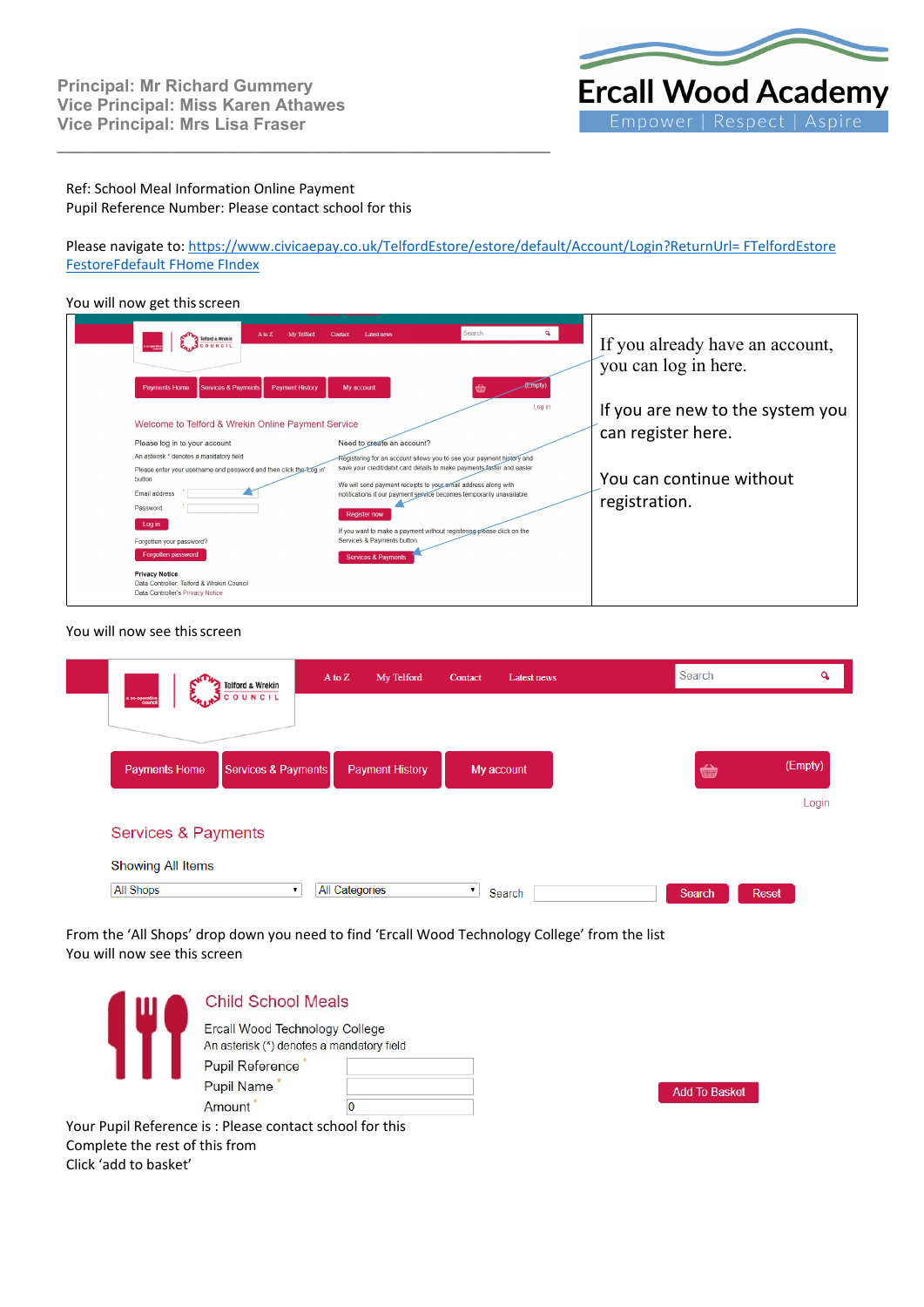

## **Shopping Basket**

#### Your Items

# tem added to basket

If you wish to pay now, confirm the contents of your basket and click the checkout now button.

**\_\_\_\_\_\_\_\_\_\_\_\_\_\_\_\_\_\_\_\_\_\_\_\_\_\_\_\_\_\_\_\_\_\_\_\_\_\_\_\_\_\_\_\_\_\_\_\_\_\_\_\_**

| Quantity Item price | Amount to pay |             |
|---------------------|---------------|-------------|
| £1.00               | £1.00         | Remove item |
|                     |               |             |

Items in basket:  $\overline{1}$ Shopping basket amount to £1.00 pay:

#### Back to Services & Payments Checkout now

Click 'Checkout Now'

Enter card details as requested

# **Card details**

#### Enter card details

An asterisk \* denotes a mandatory field

Please complete the following form and click the next button

| Card number           |                                                                                           |
|-----------------------|-------------------------------------------------------------------------------------------|
| Expiry date           |                                                                                           |
| Expiry date           | 01<br>19<br>$\checkmark$<br>$\checkmark$                                                  |
| Card security code:   | Enter 3 or 4 digit security code                                                          |
| Name on card          |                                                                                           |
|                       |                                                                                           |
| Email address         | By default, if you enter an email address a receipt will be automatically emailed to you. |
|                       |                                                                                           |
| <b>Back</b><br>Cancel | <b>Next</b>                                                                               |

Click 'Next'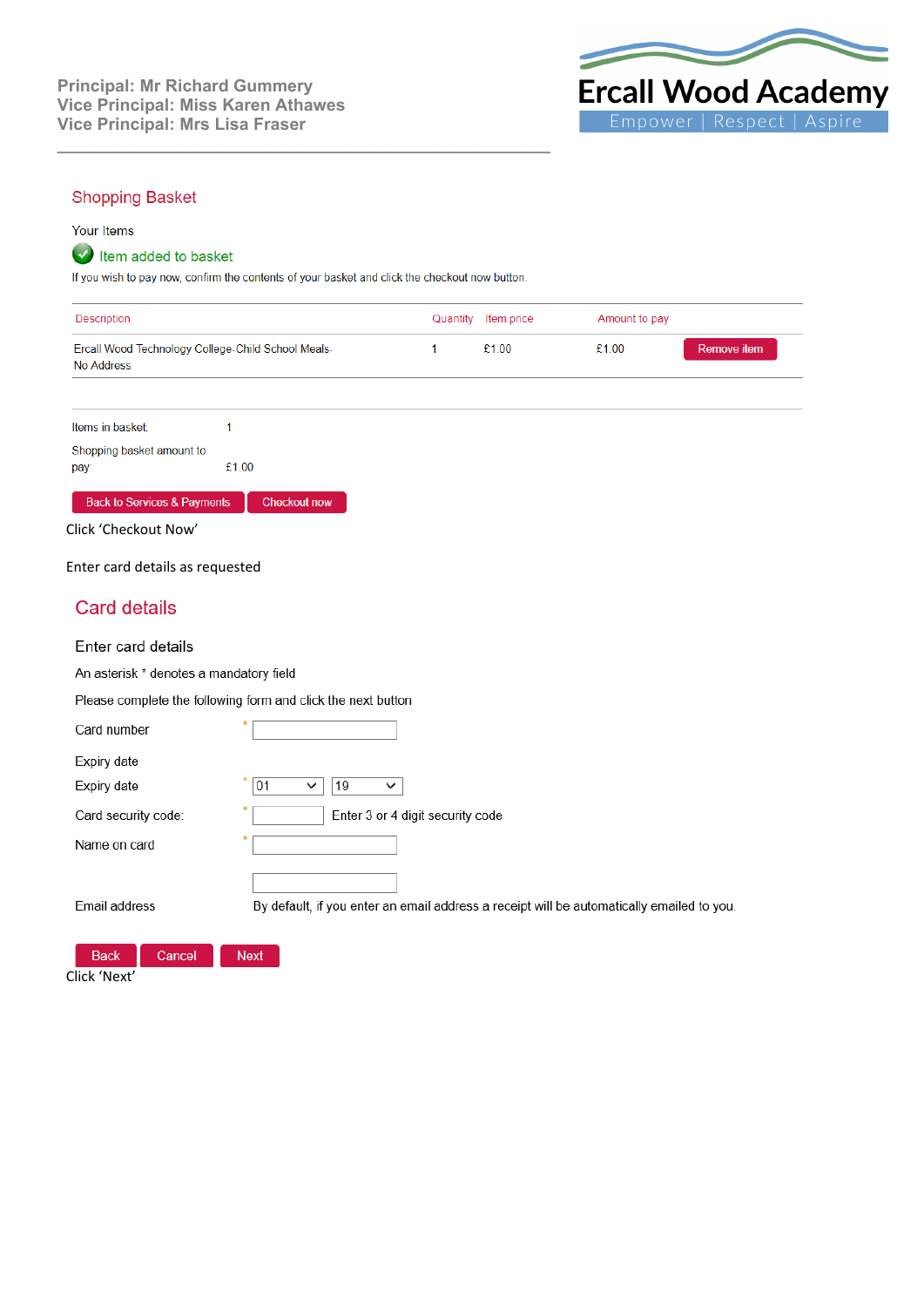

# Enter Address details<br>Address Search

#### Find address details

An asterisk \* denotes a mandatory field

| Building name     |                            |             | Example: City Towers or Spring Cottage              |
|-------------------|----------------------------|-------------|-----------------------------------------------------|
| if not applicable | Building number or enter 0 |             | Do not use hyphens e.g. enter 22 do not enter 22-23 |
| Postcode          |                            | 쑞           |                                                     |
| Sub dwelling      |                            |             | Example: Flat 3 or Unit 20 if relevant              |
| Street            |                            | ٠           |                                                     |
| Area              |                            |             |                                                     |
| Town              |                            | 条           |                                                     |
| County            |                            |             |                                                     |
| Country           |                            |             |                                                     |
| <b>Back</b>       | Cancel                     | <b>Next</b> |                                                     |

**\_\_\_\_\_\_\_\_\_\_\_\_\_\_\_\_\_\_\_\_\_\_\_\_\_\_\_\_\_\_\_\_\_\_\_\_\_\_\_\_\_\_\_\_\_\_\_\_\_\_\_\_**

#### Click 'Next'

#### Confirmation

Do you wish to proceed with this payment?

Check the details below and click the "Next " button to process the payment

£50.00 You are about to make a payment of:

You have selected the following payment option: VisaDebit



#### Your items

| Description                                 | Quantity Item price | Amount to pay |
|---------------------------------------------|---------------------|---------------|
| Ercall Wood Technology College-Child School | £50.00              | £50.00        |

Click 'Next'

Now your payment will go through authorization

# Authorising your payment

please wait

We are processing your payment. Please do not refresh or close this page.



**Privacy Notice** Data Controller: Telford & Wrekin Council Data Controller's Privacy Notice